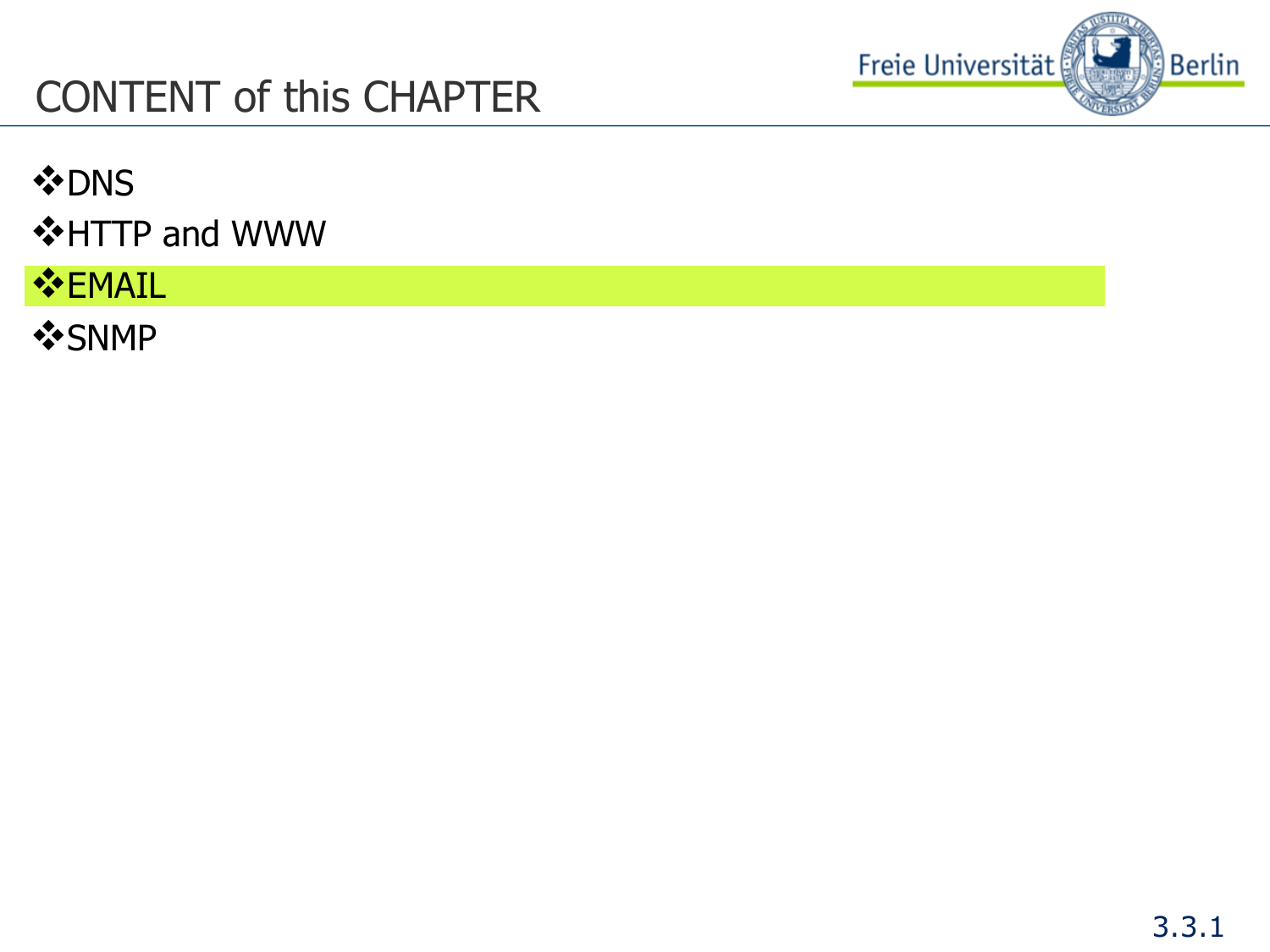

## Electronic Mail (Email)

- The first killer application of the Internet!
- Early systems started in the 1980s
	- Mail via command line of a terminal: simple file transmission took place, with the convention that the first line contains the address of the receiver of the file.
- Rise of webmail in the 1990s
	- ●Hotmail popularized web-based email access service, launched in 1996
- Rise of mobile email in the 2000s
	- The first killer app for mobile Internet, before the advent of smartphones!
- Merging email/IM/SMS/posts in the 2010s
	- Social networks are currently trying to "swallow" email (and everything else too)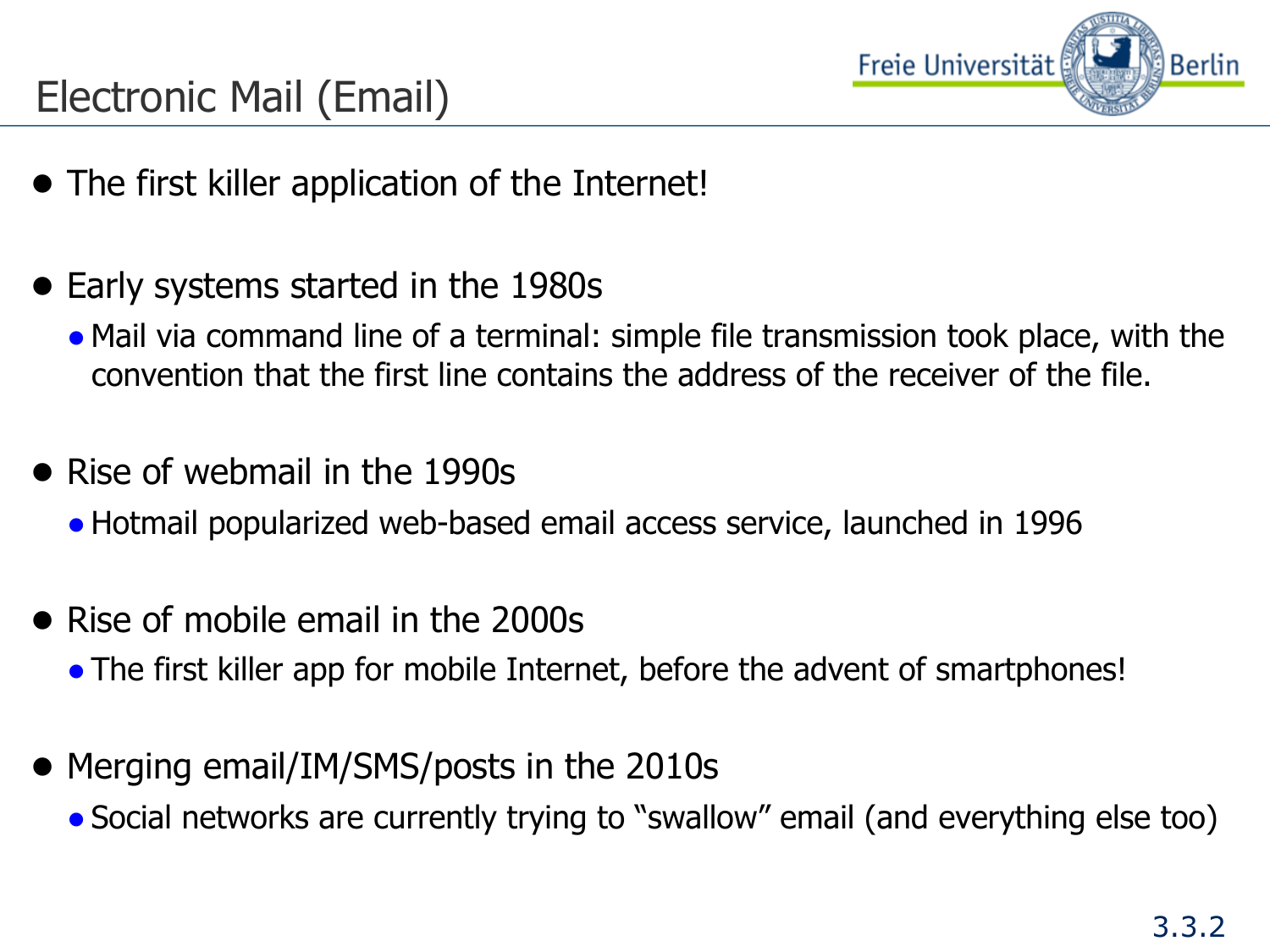

## Electronic Mail (Email): Architecture

- User Agent (UA)
	- **Email clients**
	- Runs on the computer of the user
	- Intermittently on
	- Receipt and presentation of email
	- Compose new or answer received email
	- Implementations: Thunderbird, Outlook...
- Message Transfer Agent (MTA)
	- **Email servers**
	- Runs on a remote machine
	- Stores/forwards emails on behalf of Uas
	- Always on, but best-effort service
	- UAs each attach to an MTA
	- Implementations: Microsoft Exchange, Zimbra, Open-Xchange…

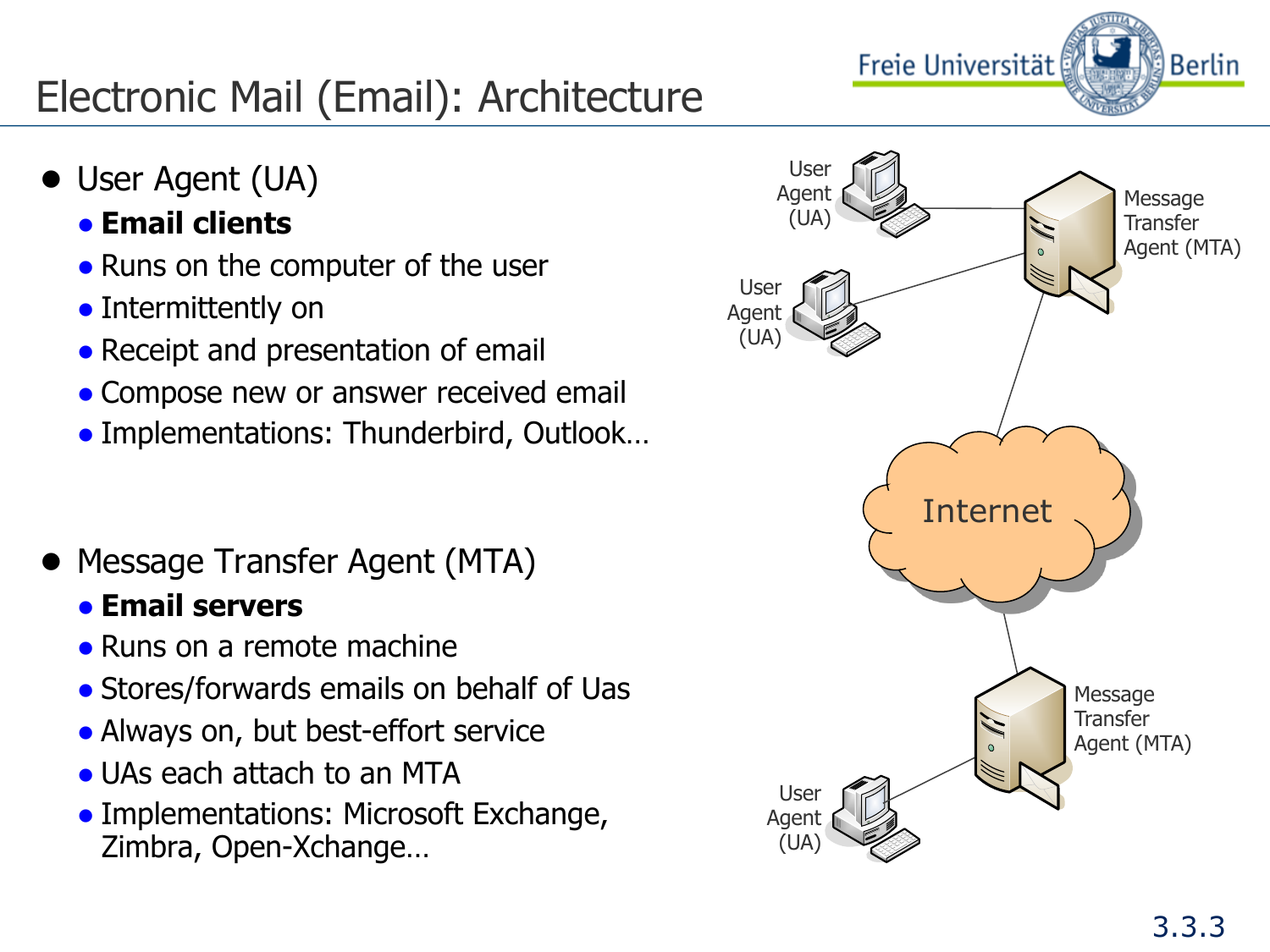

## Electronic Mail (Email): Architecture

● Phase 1: email transfer

● Phase 2: email access

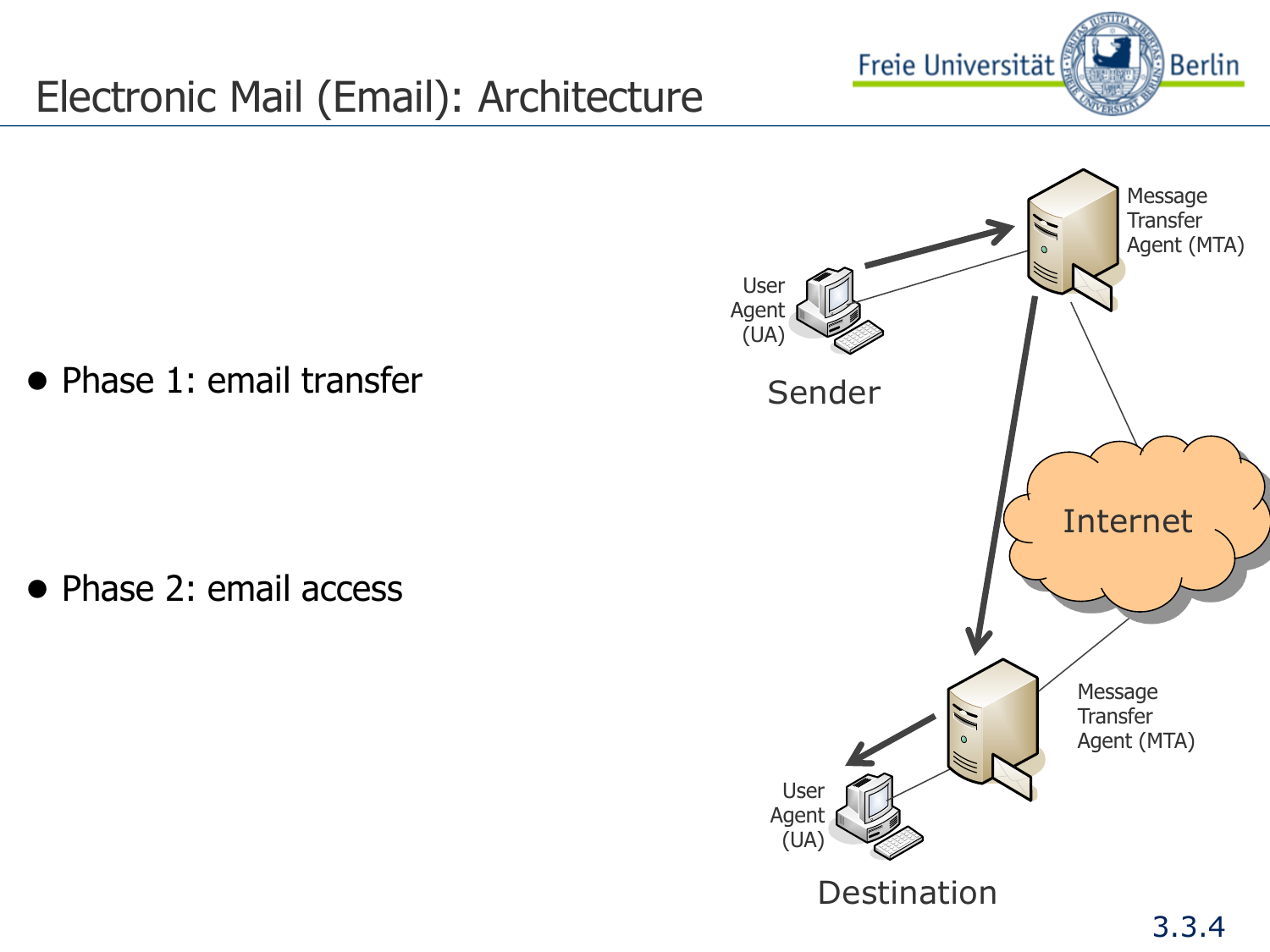

#### About Electronic Mail (Email)

- Transfer: email push with SMTP protocol
- Access: email pull with POP3, IMAP or HTTP
- Email Format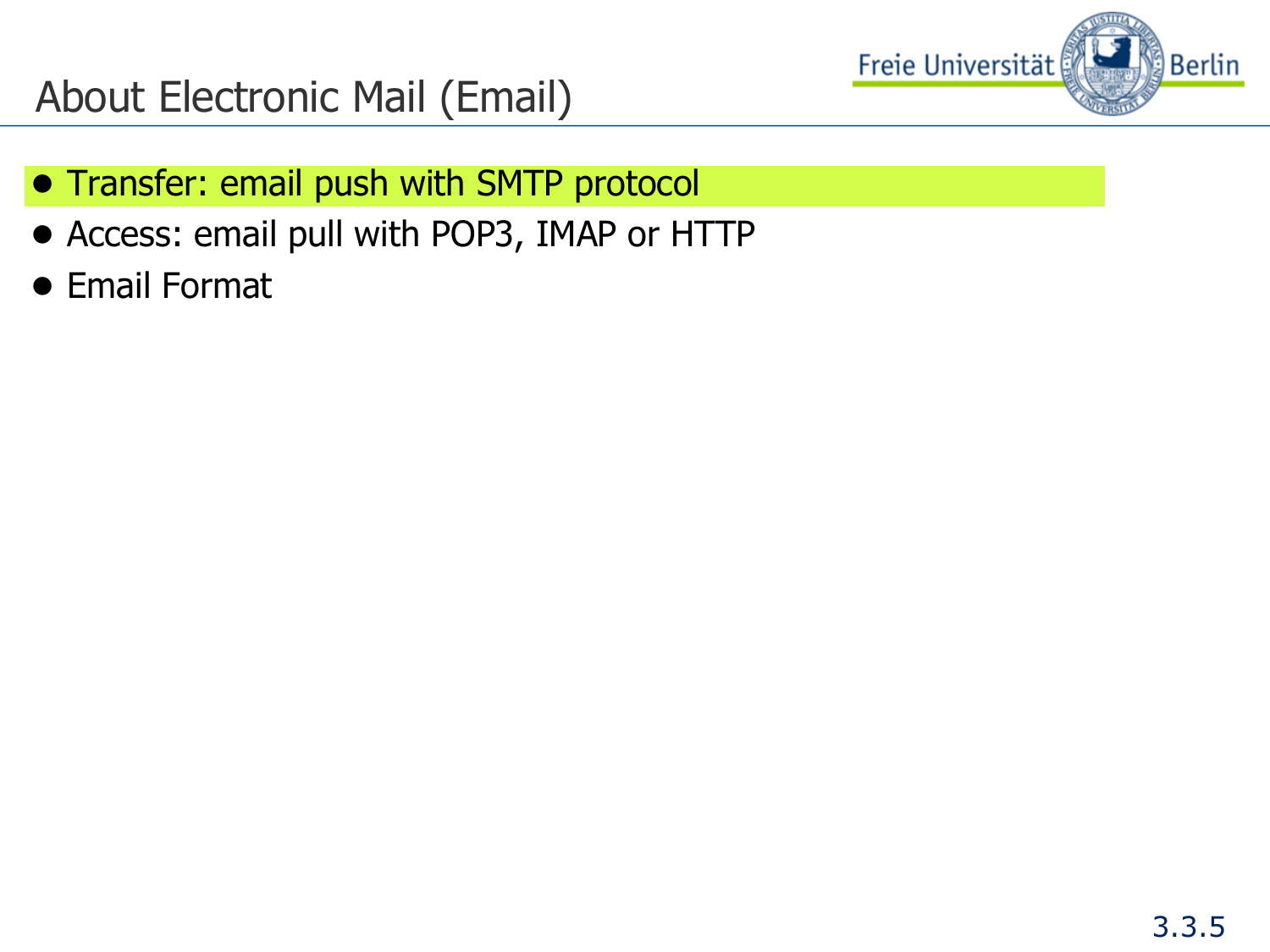

#### Email Transfer: SMTP

- Simple Mail Transfer Protocol (SMTP)
	- RFC 5321
	- Sends messages through port 25
	- SMTP is a simple ASCII protocol
	- No checksums, no encryption
	- SMTP uses port 587 to reach MSA (RFC 6409), with authentication

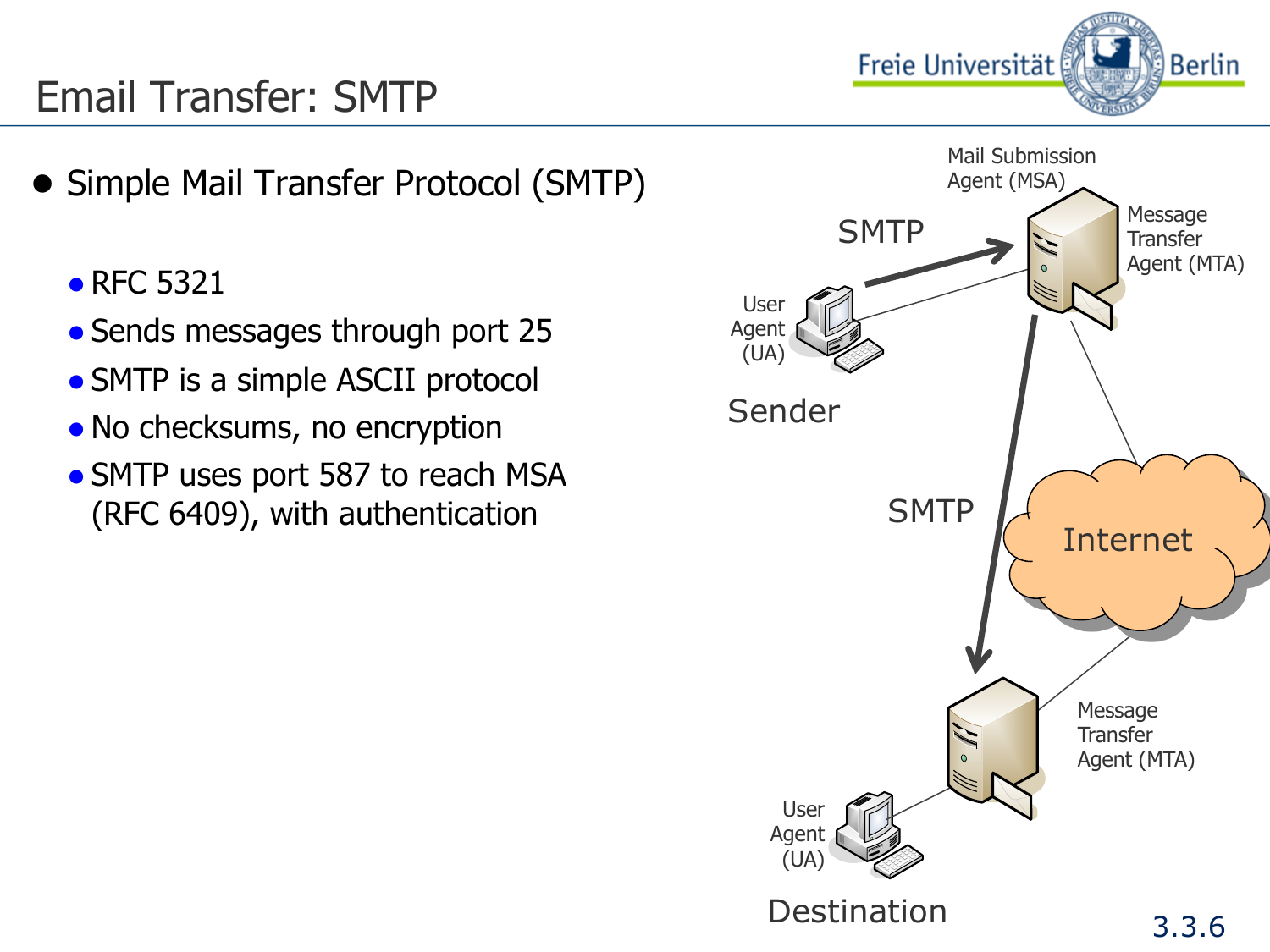

#### Email Transfer with SMTP

- User 1: writes an email
- Client 1 (UA 1): formats the email, produces the receiver list, and sends the email to its mail server (MSA of MTA 1, through port 587)
- Server 1 (MTA 1): Sets up a connection to the destination's SMTP server (MTA 2) on port 25 and sends a copy of the email
- Server (MTA 2): Produces the header of the email and places the email into the destination's mailbox

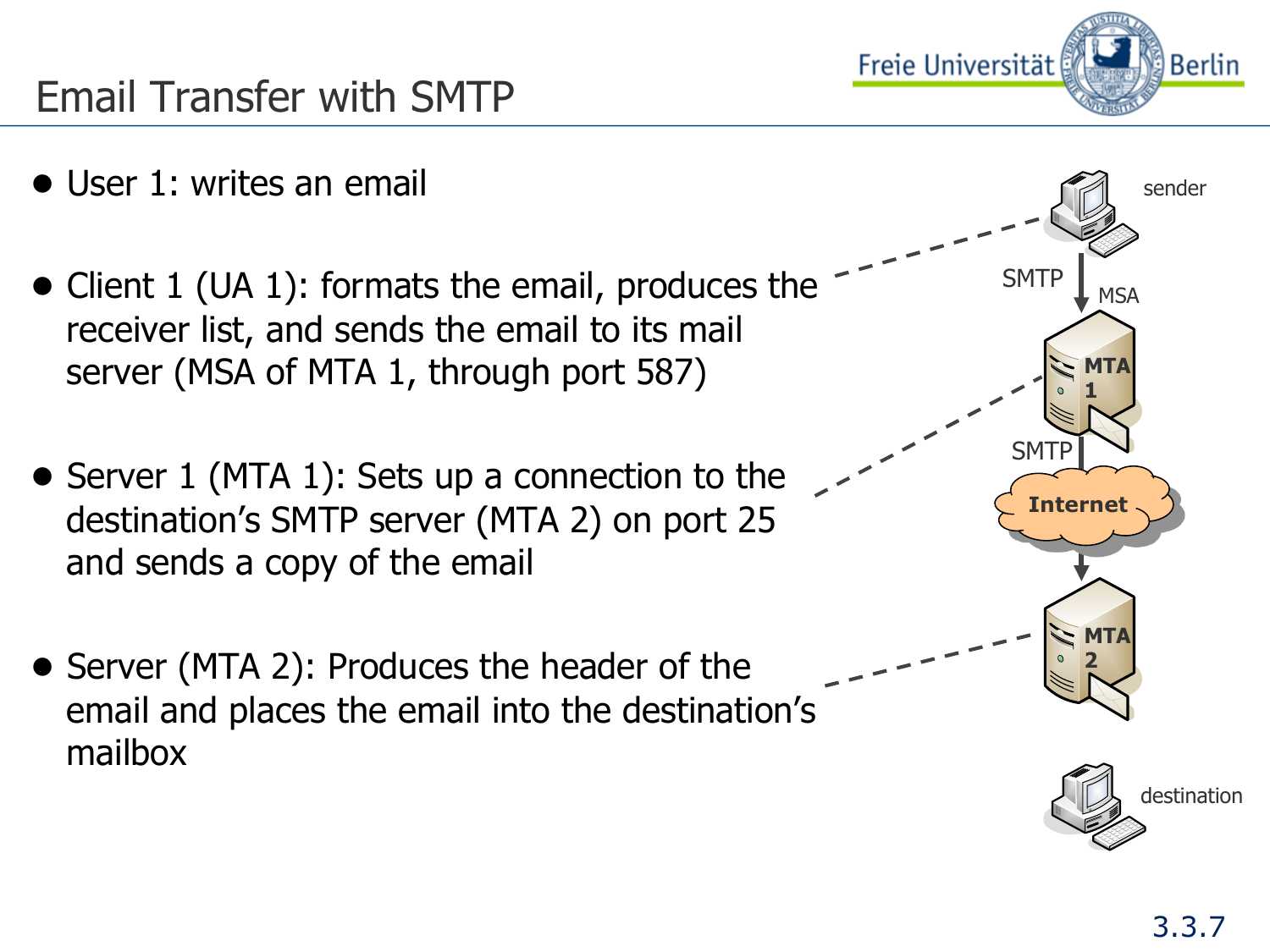#### 3.3.8

Berlin

Freie Universität

#### SMTP Command Sequence between MTAs

Example of communication between two MTAs (from abc.com to beta.edu) Messages are in ASCII 7 bits.

|         | S: 220 < beta.edu > Service Ready                                                     | /* Receiver is ready/*             |  |  |
|---------|---------------------------------------------------------------------------------------|------------------------------------|--|--|
|         | C: EHLO < abc.com>                                                                    | /* Identification of the sender/*  |  |  |
|         | $S: 250$<br>cheta.edu> OK                                                             | /* Server announces itself $*/$    |  |  |
|         | C: MAIL FROM: < bob@abc.com>                                                          | /* Sender of the email $*/$        |  |  |
|         | S: 250 OK                                                                             | /* Sending is permitted $*/$       |  |  |
|         | C: RCPT TO: < alice@beta.edu>                                                         | /* Receiver of the email $*/$      |  |  |
|         | S: 250 OK                                                                             | /* Receiver known $*/$             |  |  |
|         | C: DATA                                                                               | /* The data is following $*/$      |  |  |
|         | S: 354 Start mail inputs; end with " <crlf>.<crlf>" on a line by itself</crlf></crlf> |                                    |  |  |
|         | C: Hi dude, let's meet at 8PM. <crlf>.<crlf></crlf></crlf>                            | $/*$ Transfer of the whole email,  |  |  |
|         | S: 250 OK                                                                             | including all headers. */          |  |  |
| C: QUIT |                                                                                       |                                    |  |  |
|         | S: 221<br>beta.edu> Server Closing                                                    | /* Terminating the connection $*/$ |  |  |
|         | $S =$ server, receiving MTA / $C =$ Client, sending MTA                               |                                    |  |  |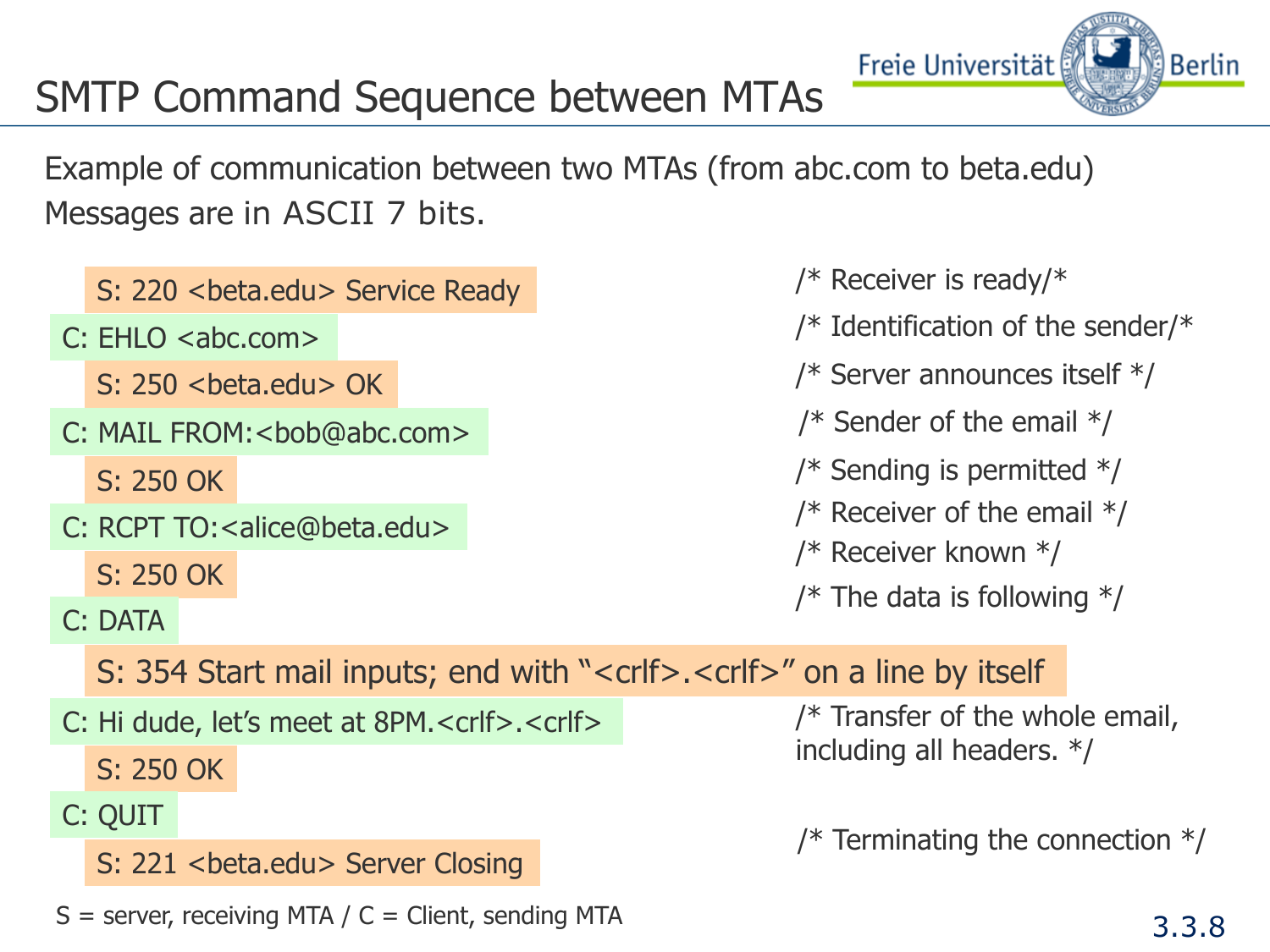

#### About Electronic Mail (Email)

- Transfer: email push with SMTP protocol
- Access: email pull with POP3, IMAP or HTTP
- Email Format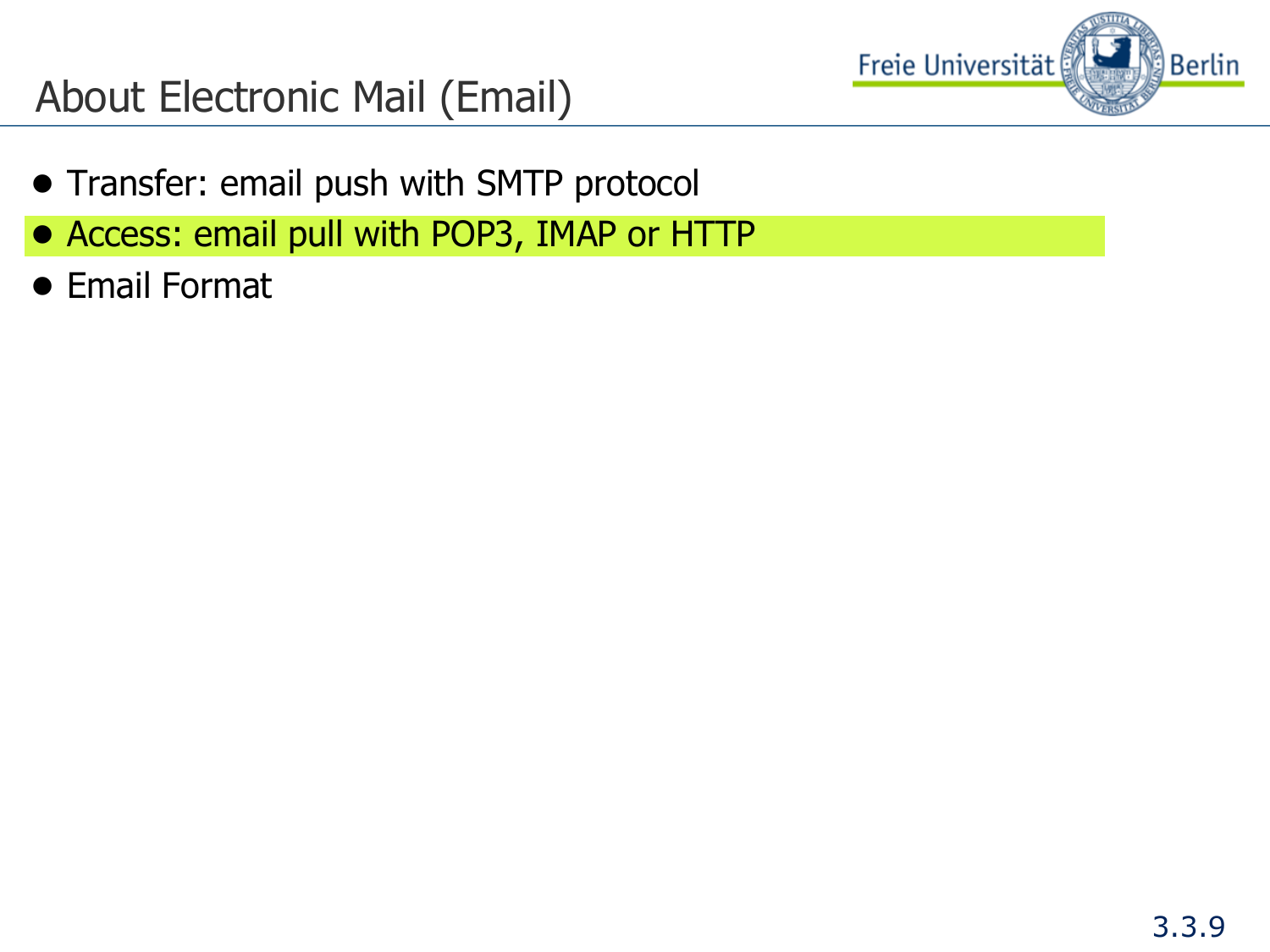#### Email Access



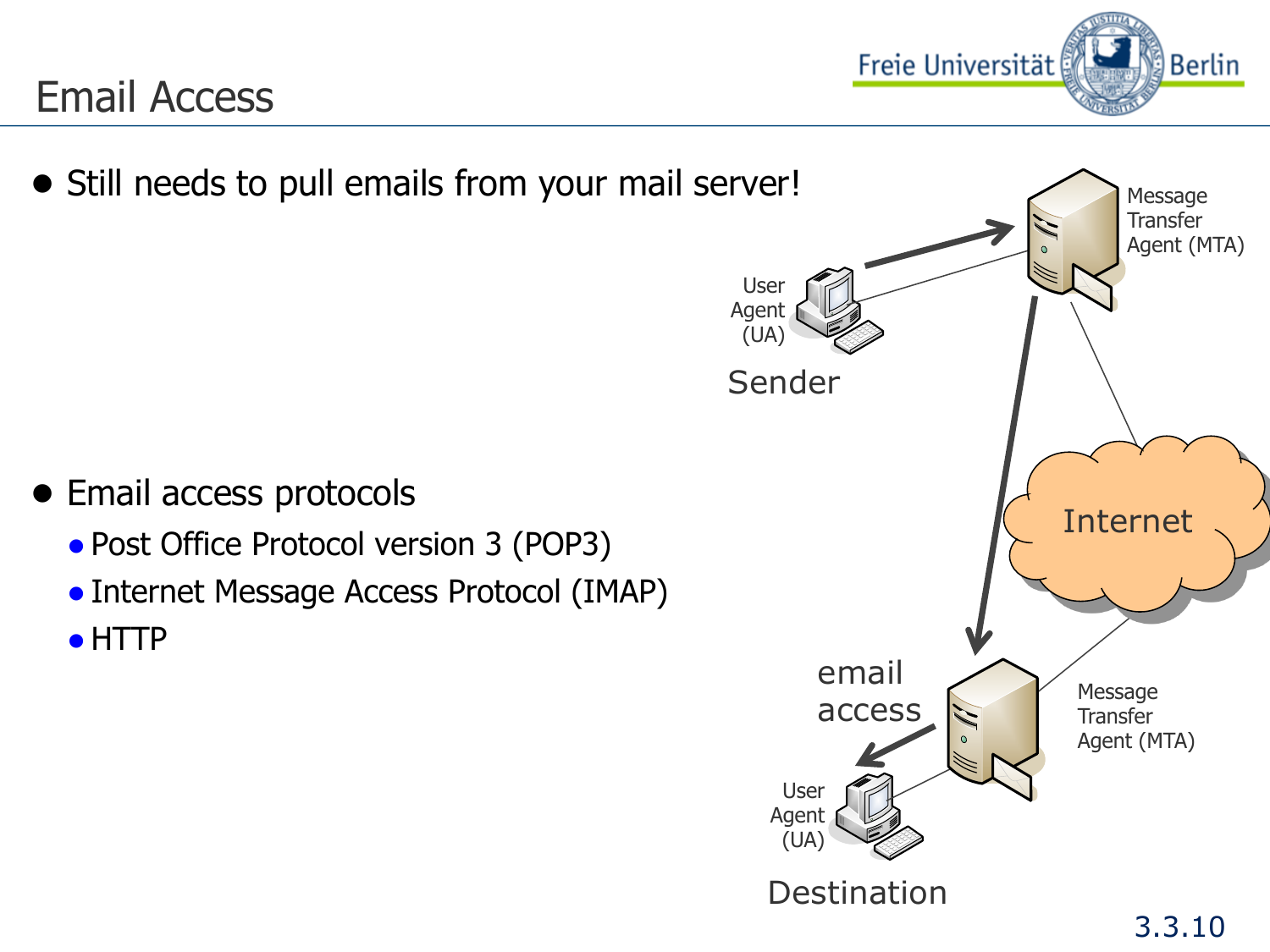#### Accessing Emails with POP3

- Specified in RFC 1939
	- Pull emails from the server over a connection on port 110
	- Text-based (ASCII)
	- Basic functionality. Only:
		- Logging in/out
		- Copy emails to the local computer
		- Deleting emails from the server
- Phase 1: Authorization
	- Commands: USER name, PASS string
- Phase 2: Transaction
	- Commands: LIST [msg], RETR msg, DELE msg, QUIT, NOOP, RSET, STAT





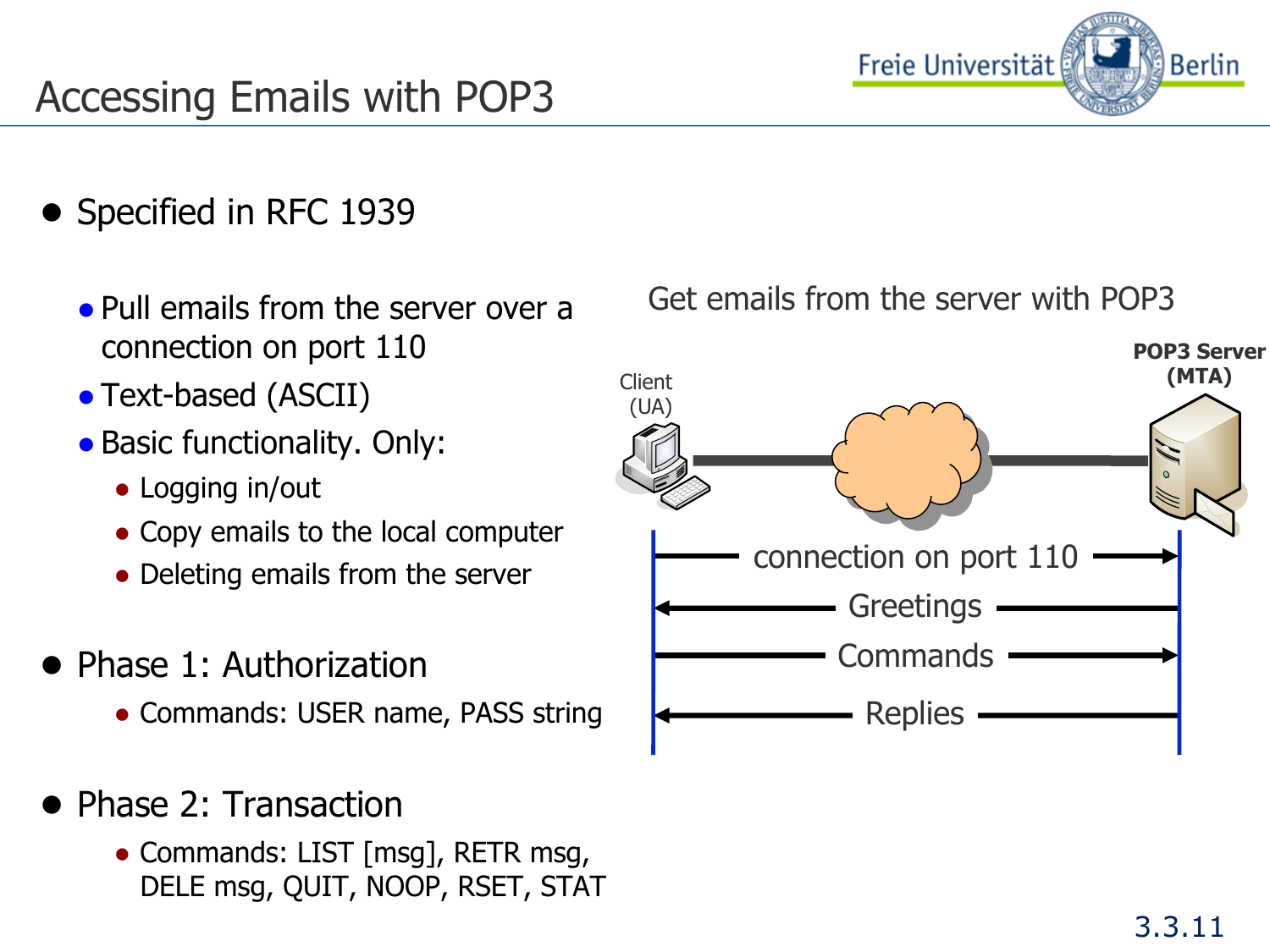

## Accessing Emails with POP3: Example

- Authorization phase
	- user identifies the user
	- pass is its password
	- $\bullet$  +OK or -ERR are possible server answers
- S: +OK POP3 server ready
- C: user alice
- $S: +OK$
- C: pass hungry
- S: +OK user successfully logged in

|  | Transaction phase |  |
|--|-------------------|--|
|--|-------------------|--|

- list for the listing of the message numbers and the message sizes
- retr to requesting a message by its number
- dele deletes the appropriate message
- Another retr/dele and then quit

| C: list                                 |
|-----------------------------------------|
| S: 1 498                                |
| S: 2 912                                |
| $Si$ .                                  |
| $C:$ retr $1$                           |
| S: <message 1="" contents=""></message> |
| $Si$ .                                  |
| C: dele 1                               |
| $C:$ retr $2$                           |
| S: <message 2="" contents=""></message> |
| $Si$ .                                  |
| C: dele 2                               |
| C: quit                                 |
| $S: +OK$                                |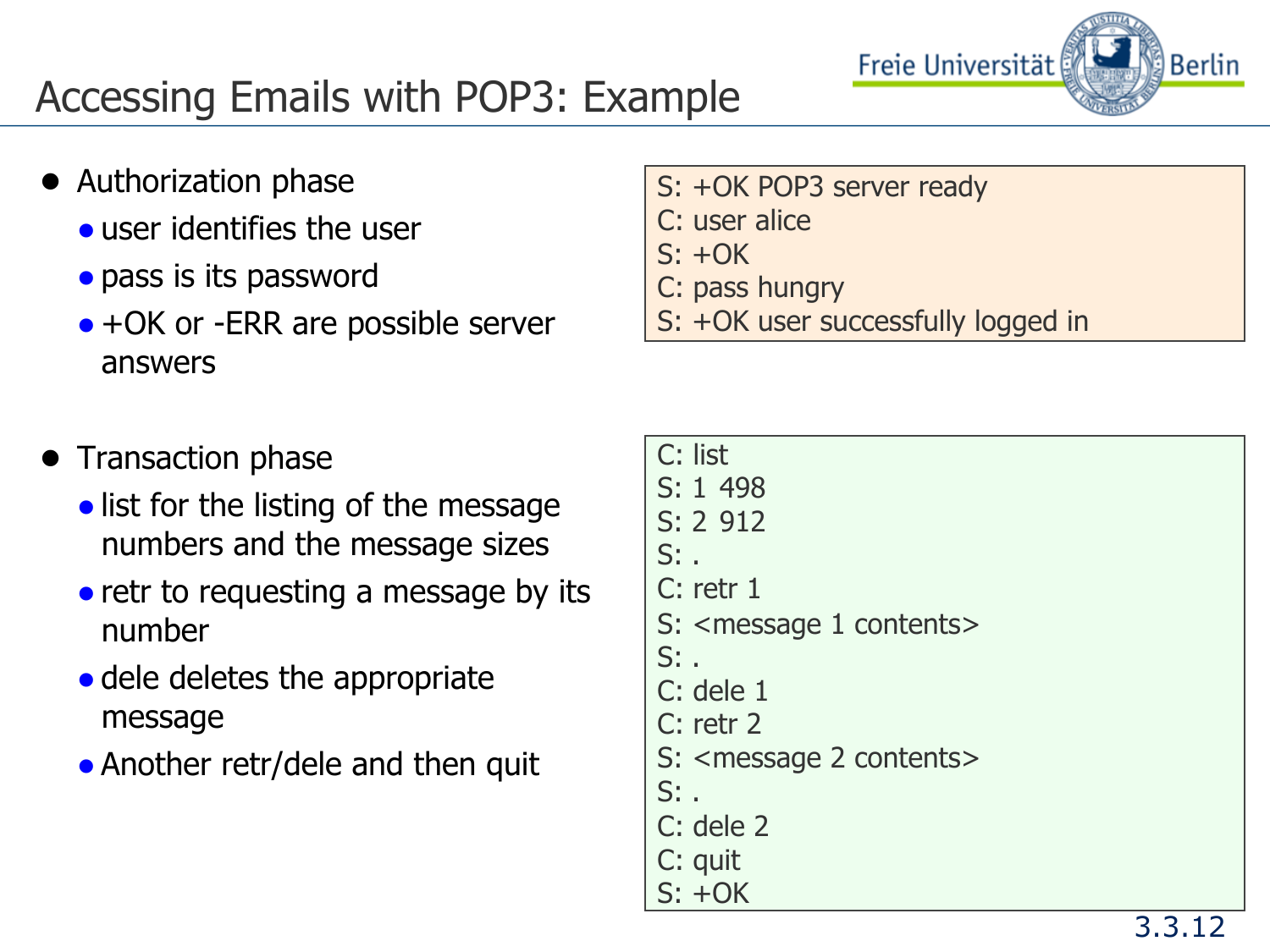

#### Accessing Email with IMAP

- Issues with POP3:
	- no encryption,
	- no folders to sort emails,
	- no efficient of access through more than one host...
- Solution: Internet Message Access Protocol (IMAP version 4) • RFC 3501



● Most modern email clients implement both POP3 and IMAP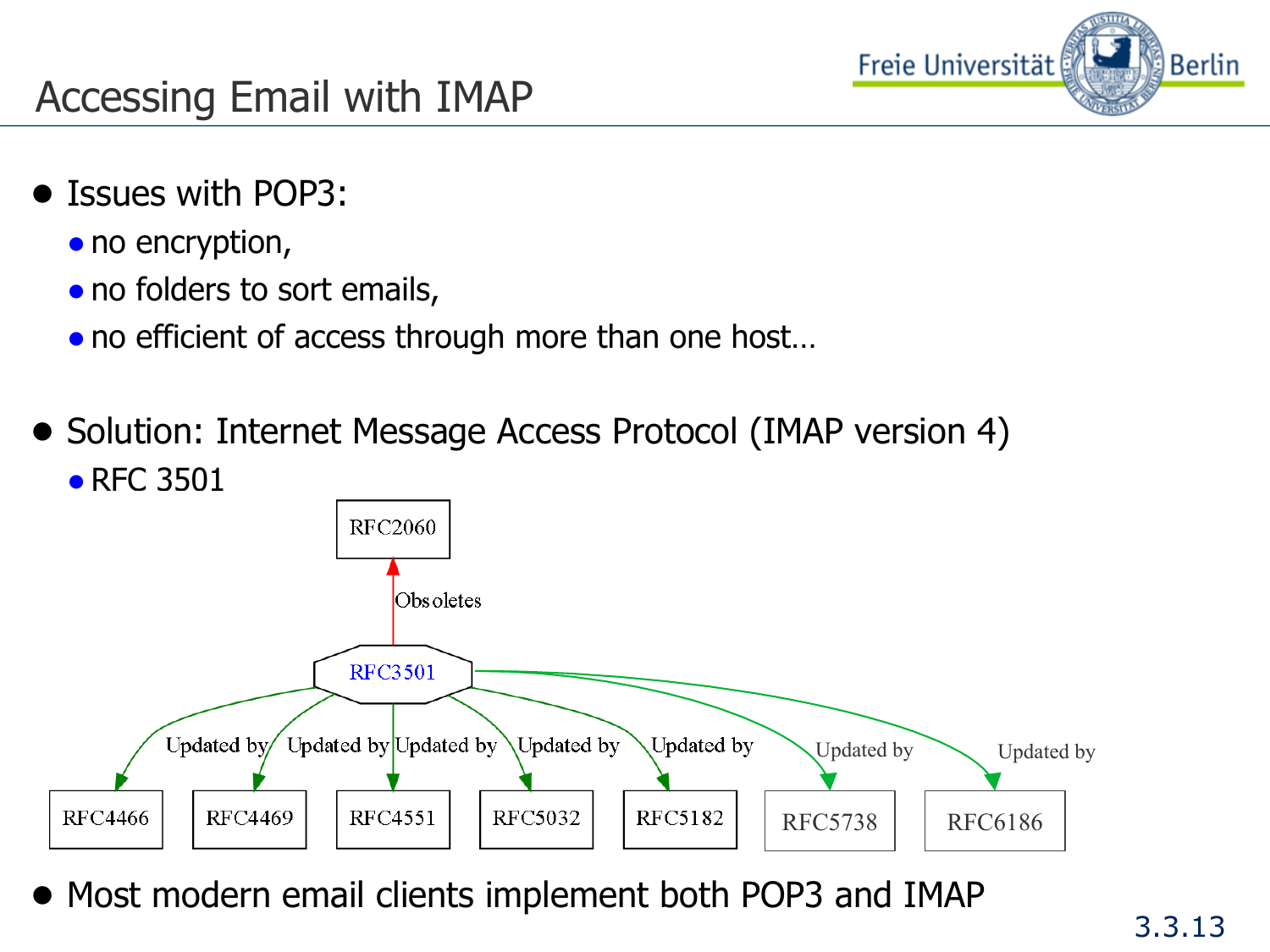

#### Accessing Email with IMAP

- IMAP protocol details
	- Connection over port 143
	- Emails are not downloaded, but remain on the server
		- The client performs all actions remotely
		- The vast work is shifted to the server (search, change, delete, ...)
	- $\bullet$  A user can access the same email environment from different hosts
		- Great for nomadic users
		- Allows multiple clients for same user
	- But IMAP is more complex than POP3
		- Set up and manage remote mailboxes
		- Download only header or parts of an email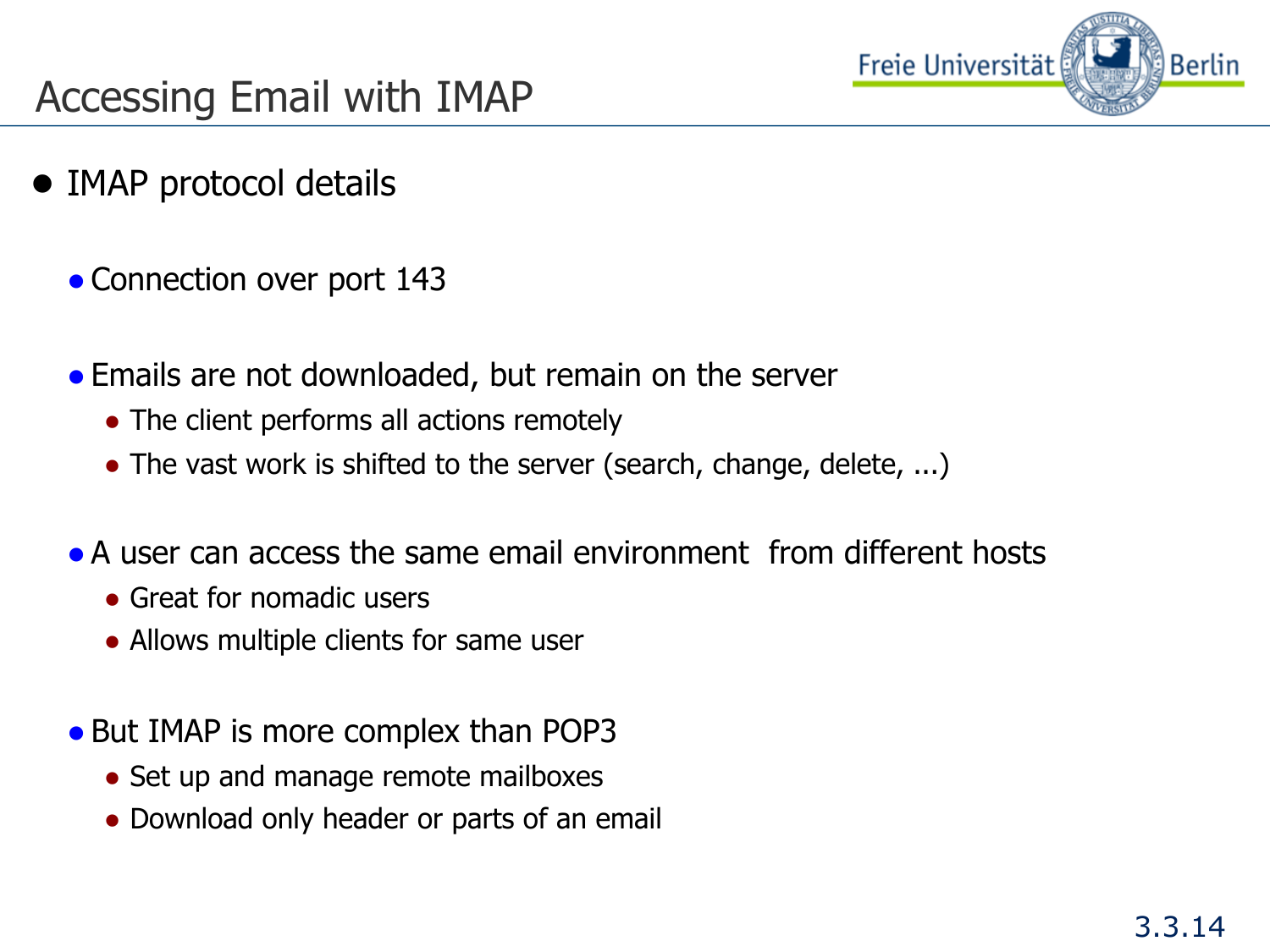

- Webmail
	- email clients interaction through your browser
	- HTTP proxy on mail server, used both for mail transfer to MSA and mail access
	- Popular implementations: Yahoo, Gmail, gmx, web.de...
	- VERY popular (Gmail has almost 500 million active users)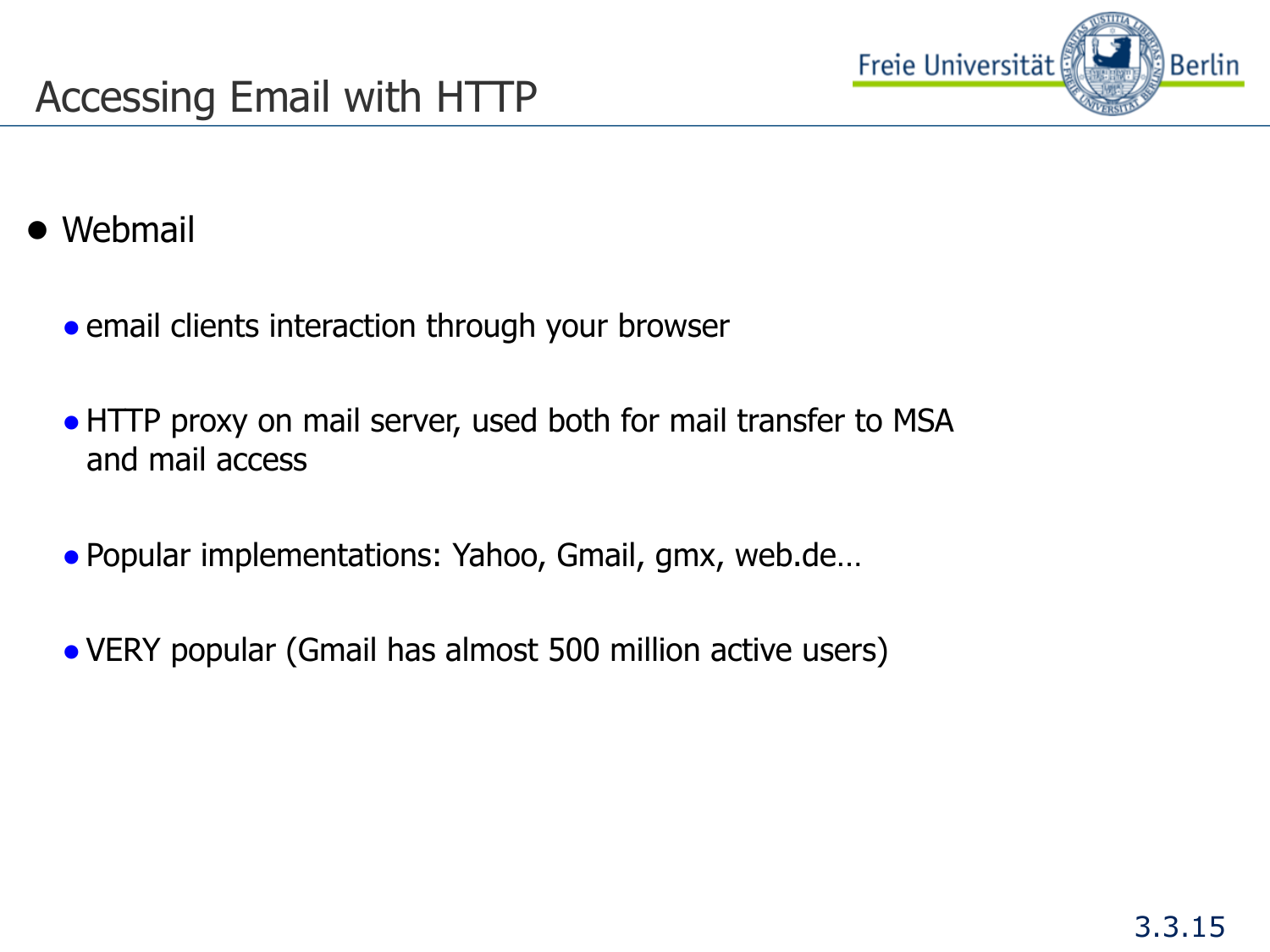# Email, and Many Other Things over HTTP

- Email, voice communication, www, video streaming, web services architecture, and even… IP!!
- Why? Proxys, firewalls and NATs which block end-toend communications, except… HTTP traffic!
- Is HTTP the new slim waist of the hourglass?



*From D. Thaler's « Evolution of the IP Model », 2009* 

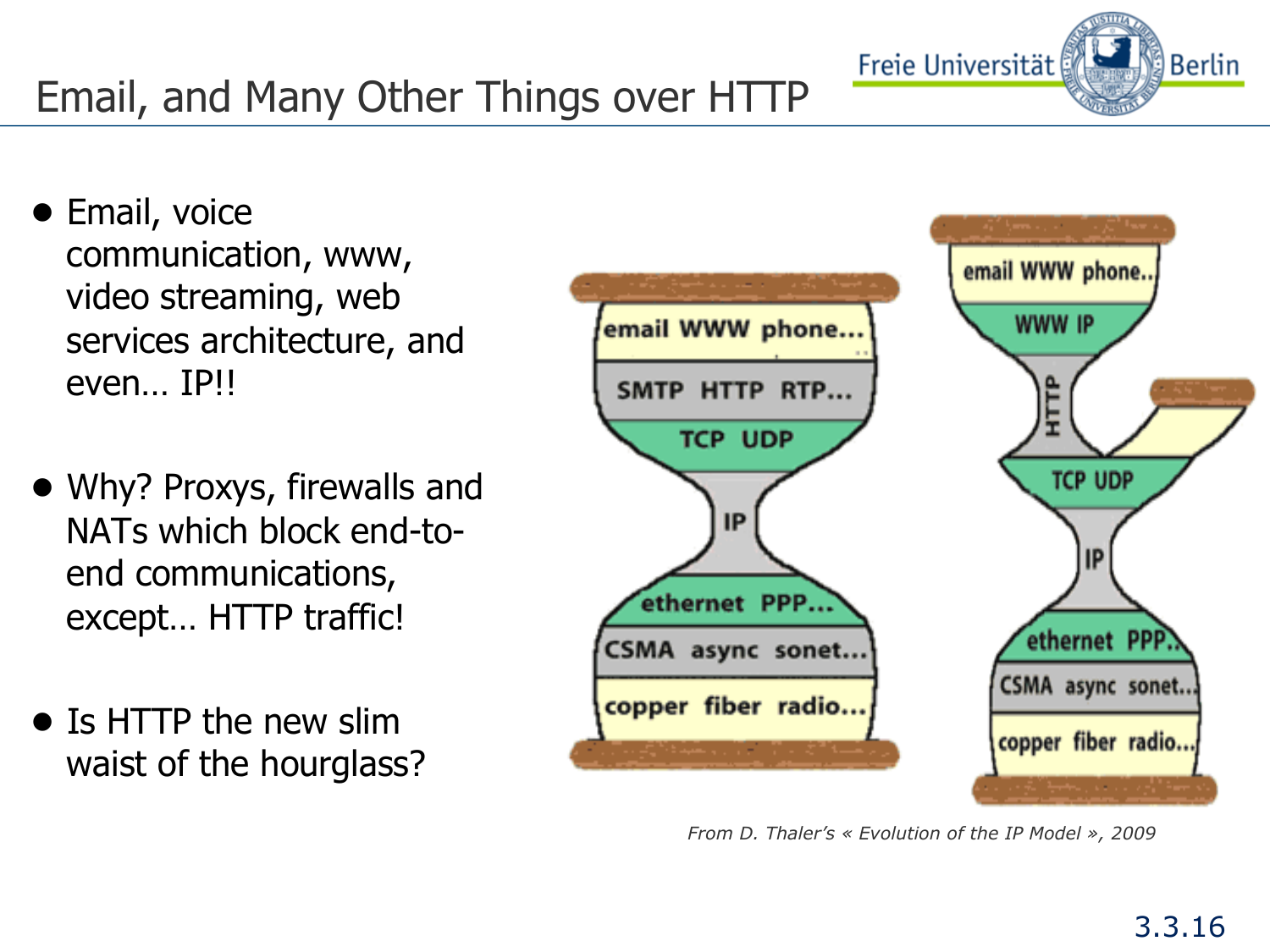

#### About Electronic Mail (Email)

- Transfer: email push with SMTP protocol
- Access: email pull with POP3, IMAP or HTTP
- Email Format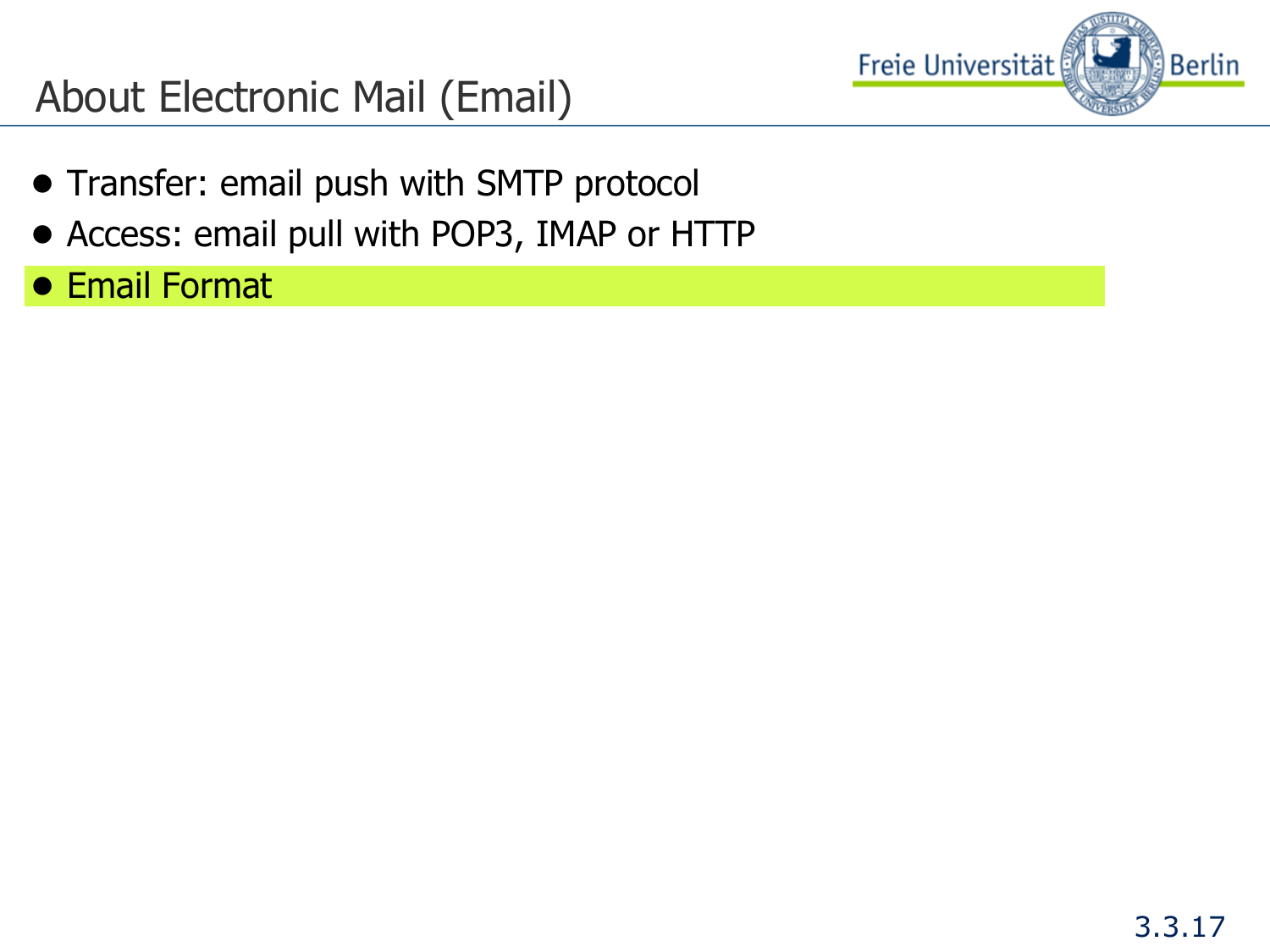

- Information needed from the sender of an email:
	- The message itself: usually text  $+$  attachments
	- ●Destination address: generally in the form mailbox@location.com
	- Optional parameters concerning priority, security, etc.

- Internet Message Format (RFC 2822) defines email format as:
	- a simple "envelope"
		- created by the Message Transfer Agent based on the data in the email header
	- a set of header fields
		- each one line ASCII text
	- $\bullet$  a blank line
	- the message (Message Body)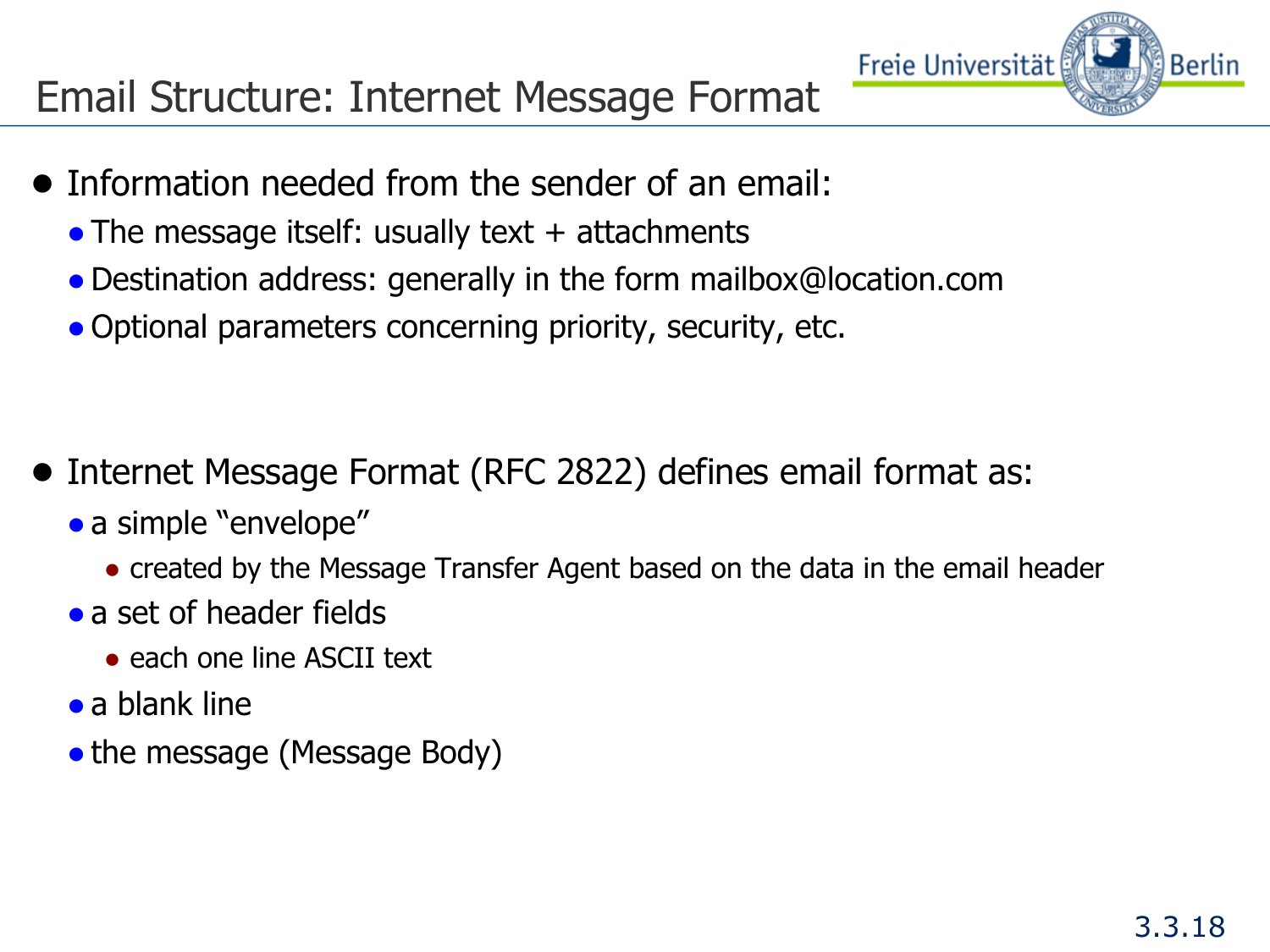#### Email Structure: MIME

- Freie Universität **Berlin**
- Problem: RFC 2822 only deals with ASCII text. What about:
	- Emails in languages with special characters, e.g. French, German, Turkish
	- Emails in languages not using the Latin alphabet, e.g. Russian, Arabic
	- Emails in languages not at all using an alphabet, e.g. Japanese, Chinese
	- Emails not completely consisting of pure text, e.g. audio, video, image
- Solution: Multipurpose Internet Mail Extensions (MIME, RFC 2045)  $\bullet$  extends the RFC 2822 format
	- additional headers in the message body and coding rules for non-ASCII characters.

| <b>Header Field</b>            | <b>Meaning</b>                                                                                                                                          |
|--------------------------------|---------------------------------------------------------------------------------------------------------------------------------------------------------|
| MIME-Version:                  | Used version of MIME is marked                                                                                                                          |
| <b>Content-Description:</b>    | String which describes the contents of the message                                                                                                      |
| Content-Id:                    | Clear identifier for the contents                                                                                                                       |
| Content-Transfer-<br>Encoding: | Coding which was selected for the contents of the email (some<br>networks understand e.g. only ASCII characters). Examples: base64,<br>quoted-printable |
| Content-Type:                  | Type/Subtype regarding RFC 1521, e.g., text/plain, image/jpeg, multi-<br>part/mixed                                                                     |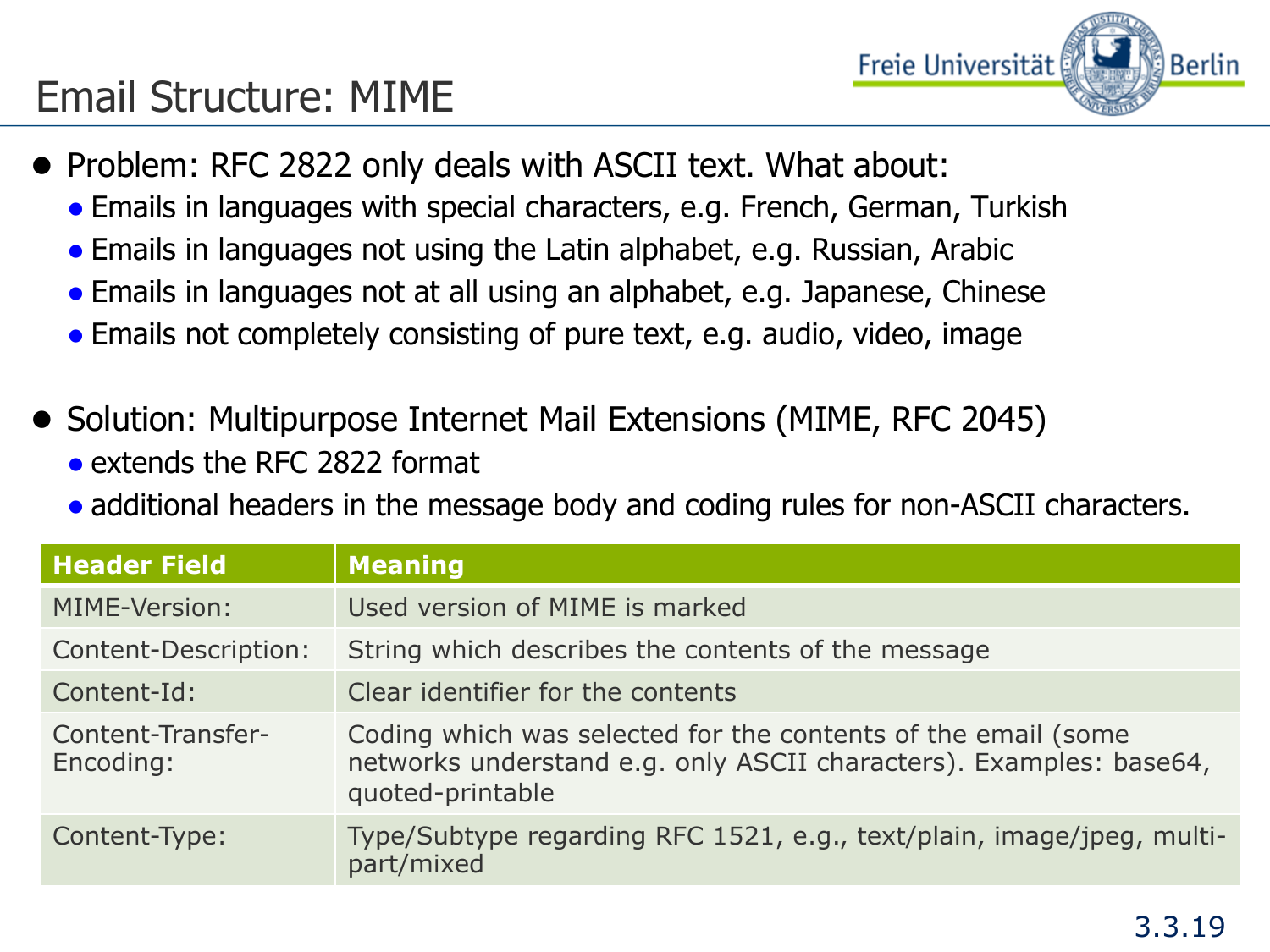

#### MIME Content Types

#### ● Content-Type

#### ● Specifies the type of the body in the format: **type/subtype.** Examples**:**

| <b>Type</b>        | <b>Subtype</b> | <b>Description</b>                          |
|--------------------|----------------|---------------------------------------------|
|                    | Plain          | Unformatted text                            |
| <b>Text</b>        | Enriched       | Text including simple formatting commands   |
| <b>Image</b>       | Gif            | Still picture in GIF format                 |
|                    | Jpeg           | Still picture in JPEG format                |
| <b>Audio</b>       | <b>Basic</b>   | Audible sound                               |
| <b>Video</b>       | Mpeg           | Movie in MPEG format                        |
|                    | Octet-stream   | An uninterpreted byte sequence              |
| <b>Application</b> | Postscript     | A printable document in PostScript          |
|                    | <b>Rfc822</b>  | A MIME RFC 822 message                      |
| <b>Message</b>     | Partial        | Message has been split for transmission     |
|                    | External-body  | Message itself must be fetched over the net |
|                    | Mixed          | Independent parts in the specified order    |
| <b>Multipart</b>   | Alternative    | Same message in different formats           |
|                    | Parallel       | Parts must be viewed simultaneously         |
|                    | <b>Digest</b>  | Each part is a complete RFC 822 message     |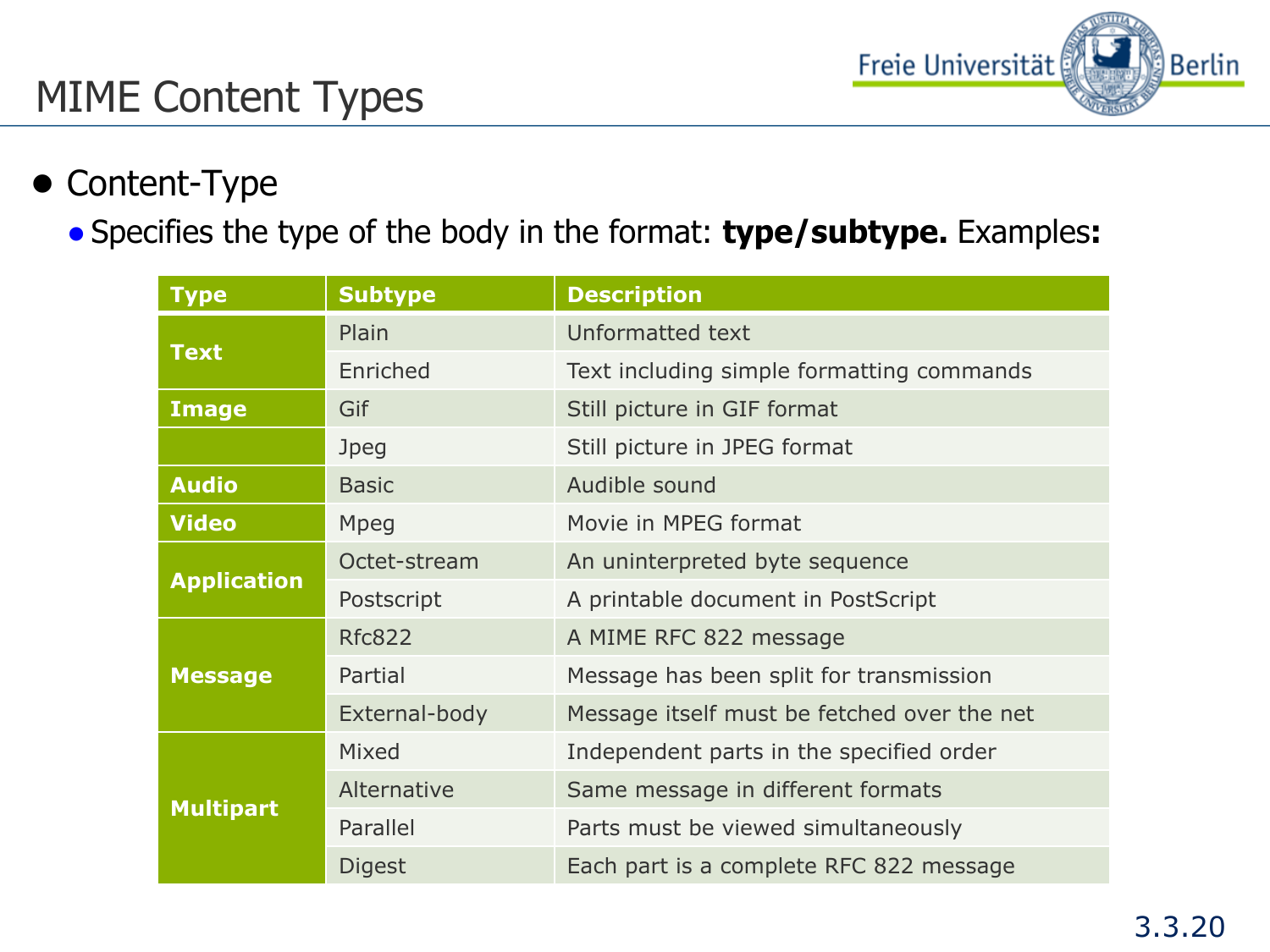#### Example Email Header: The Trail of MTAs



from HU to FU

**Berlin** 

Freie Universität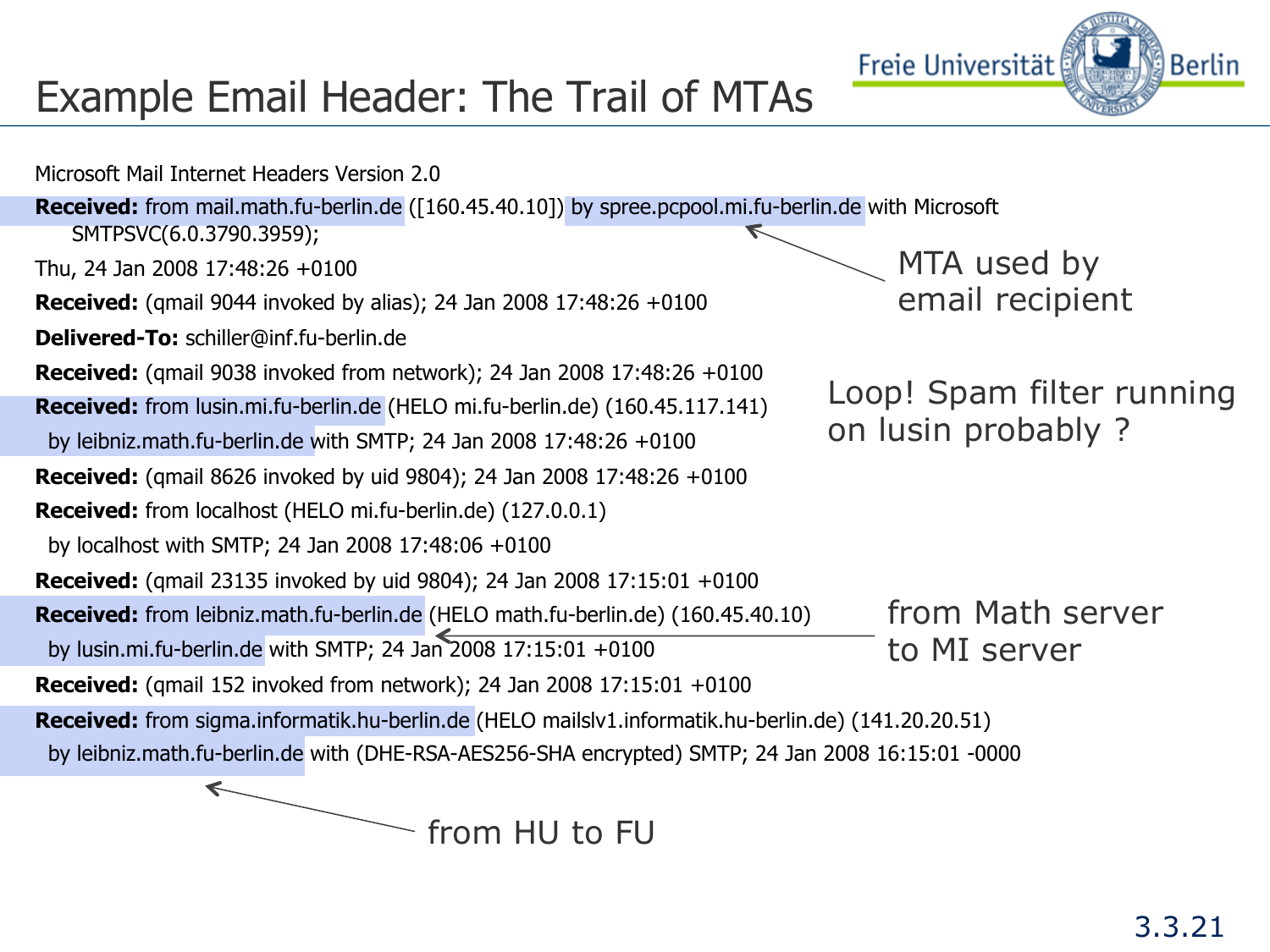

#### Example Email Header: Continued

| Source email server<br>Virus scan information                                                                                                                                                                         |  |  |  |  |
|-----------------------------------------------------------------------------------------------------------------------------------------------------------------------------------------------------------------------|--|--|--|--|
| Received: from ex.sar.informatik.hu-berlin.de (sar.informatik.hu-berlin.de [141.20.23.63])                                                                                                                            |  |  |  |  |
| by mailslv1.informatik.hu-berlin.de (8.13.8+Sun/8.13.8/1NF-2.0-MA-SOLARIS-2.10-25) with ESMTP id m0OGEabt015579 for<br><schiller@inf.fu-berlin.de>; Thu, 24 Jan 2008 17:14:36 +0100 (CET)</schiller@inf.fu-berlin.de> |  |  |  |  |
| X-Envelope-Sender: mm@informatik.hu-berlin.de                                                                                                                                                                         |  |  |  |  |
| X-Virus-Scanned: by AMaViS 0.3.12pre7-L41+ClamAV[8175](NAI-uvscan@mi.fu-berlin.de)                                                                                                                                    |  |  |  |  |
| <b>X-Remote-IP: 141.20.20.51</b>                                                                                                                                                                                      |  |  |  |  |
| <b>Content-class:</b> urn:content-classes: message                                                                                                                                                                    |  |  |  |  |
| <b>MIME-Version: 1.0</b>                                                                                                                                                                                              |  |  |  |  |
| <b>Content-Type:</b> multipart/alternative;                                                                                                                                                                           |  |  |  |  |
| boundary="----_ = _ NextPart_001_01C85EA4.35AB5B2E"                                                                                                                                                                   |  |  |  |  |
| <b>Subject: RE: Frohes neues Jahr</b>                                                                                                                                                                                 |  |  |  |  |
| <b>Subject and Date</b><br>X-MimeOLE: Produced By Microsoft Exchange V6.5                                                                                                                                             |  |  |  |  |
| <b>Date:</b> Thu, 24 Jan 2008 17:14:33 +0100                                                                                                                                                                          |  |  |  |  |
| Message-ID: <bd8398d4c88e2c458083d1d2b04c4da3207f4a@ex.sar.informatik.hu-berlin.de></bd8398d4c88e2c458083d1d2b04c4da3207f4a@ex.sar.informatik.hu-berlin.de>                                                           |  |  |  |  |
| In-Reply-To: <6FE71171187F564EA019A177D00043B230418A@spree.pcpool.mi.fu-berlin.de>                                                                                                                                    |  |  |  |  |
| X-MS-Has-Attach:                                                                                                                                                                                                      |  |  |  |  |
| <b>X-MS-TNEF-Correlator:</b>                                                                                                                                                                                          |  |  |  |  |
| <b>Thread-Topic:</b> Frohes neues Jahr                                                                                                                                                                                |  |  |  |  |
|                                                                                                                                                                                                                       |  |  |  |  |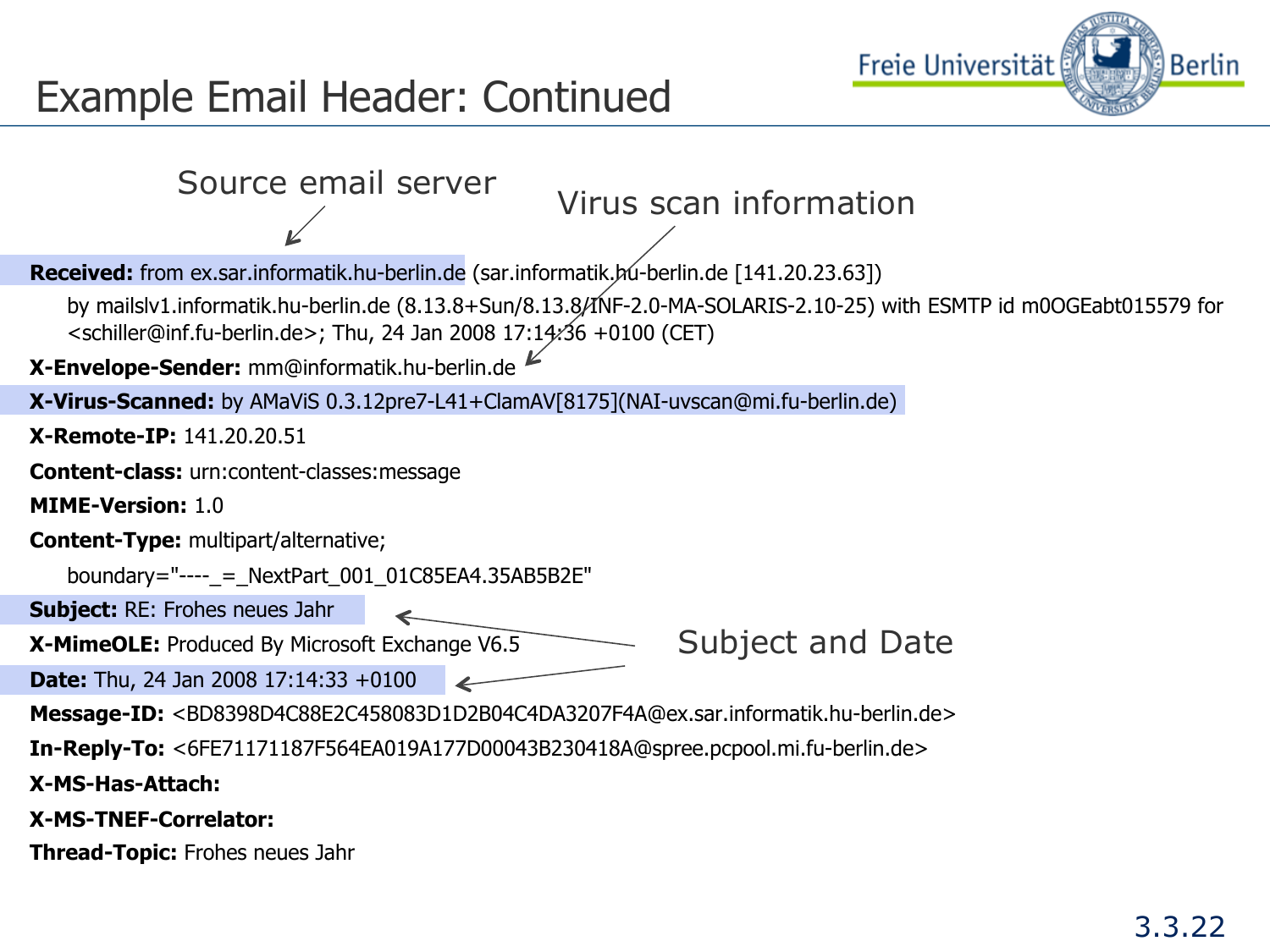

#### Example Email Header: Continued

**Thread-Index:** AchNIy4Op6zY/HruSXS/HroQsbGWmgBgaQBwApbvmuABYRONYAAGTKOgAAF20KA=

**References:** <6FE71171187F564EA019A177D00043B2304027@spree.pcpool.mi.fu-berlin.de> <BD8398D4C88E2C458083D1D2B04C4DA3207E49@ex.sar.informatik.hu-berlin.de> <6FE71171187F564EA019A177D00043B2304108@spree.pcpool.mi.fu-berlin.de> <BD8398D4C88E2C458083D1D2B04C4DA3207F47@ex.sar.informatik.hu-berlin.de> <6FE71171187F564EA019A177D00043B230418A@spree.pcpool.mi.fu-berlin.de>

**From:** "Max Mustermann" <mm@informatik.hu-berlin.de>

**To:** "Jochen Schiller" <schiller@inf.fu-berlin.de>

From and To

**X-Greylist:** Sender IP whitelisted, not delayed by milter-greylist-3.0 (mailslv1.informatik.hu-berlin.de [141.20.20.51]); Thu, 24 Jan 2008 17:14:36 +0100 (CET)

**X-Virus-Status:** No (sigma)

**Return-Path:** mm@informatik.hu-berlin.de

**X-OriginalArrivalTime:** 24 Jan 2008 16:48:26.0547 (UTC) FILETIME=[F0AD6030:01C85EA8]

#### **------\_=\_NextPart\_001\_01C85EA4.35AB5B2E**

**Content-Type:** text/plain; charset="iso-8859-1"

**Content-Transfer-Encoding:** quoted-printable

**------\_=\_NextPart\_001\_01C85EA4.35AB5B2E** 

**Content-Type:** text/html; charset="iso-8859-1"

**Content-Transfer-Encoding:** quoted-printable

**------\_=\_NextPart\_001\_01C85EA4.35AB5B2E--** 

- 2 parts to follow:
- a plain text part
- an HTML part